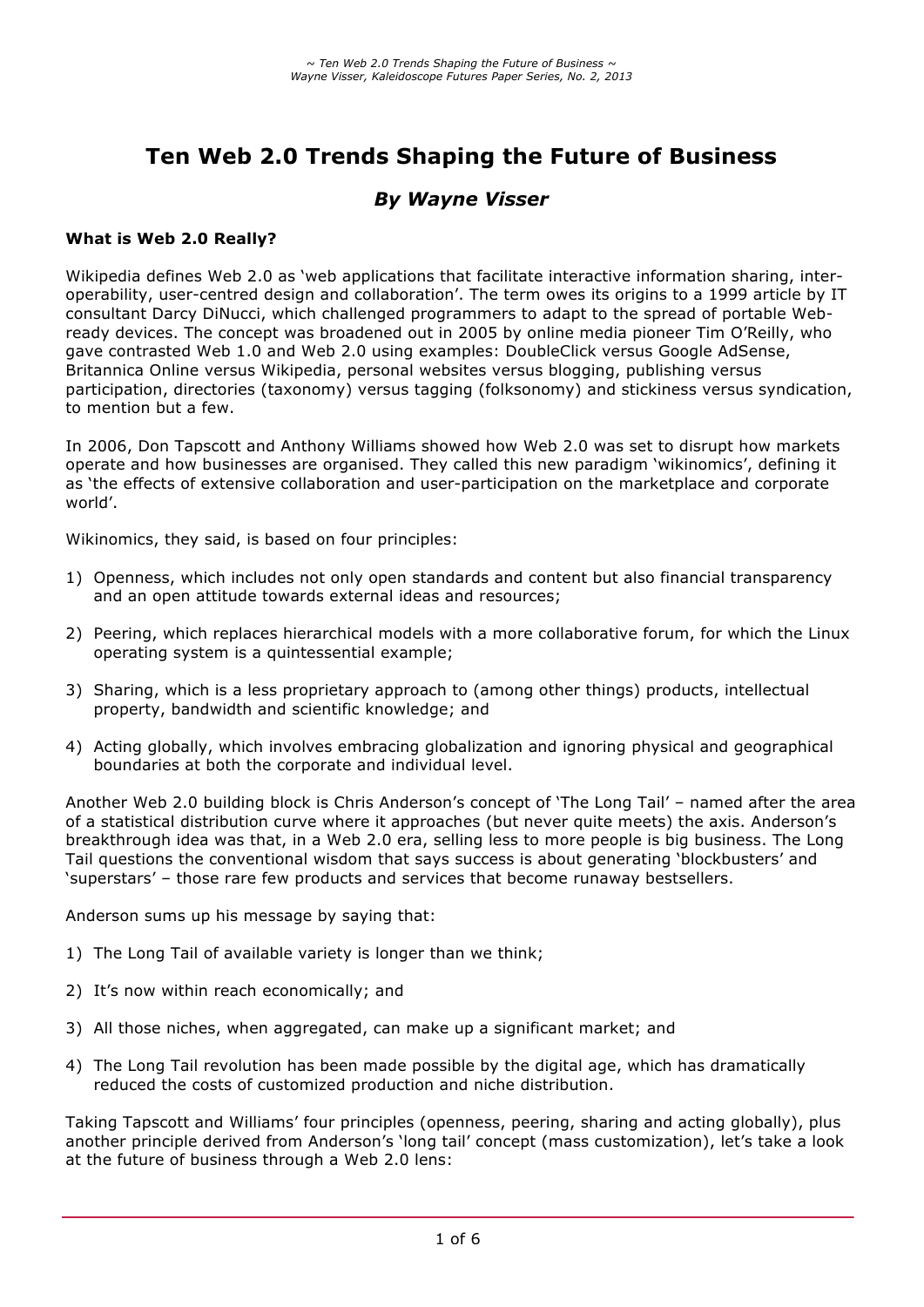## **Principle 1 - Openness**

## *Practice 1 – Net Value Footprinting*

Business has evolved over the past two decades from being highly opaque to gradually embracing a more transparent disclosure practices. This has been a result of regulation (such as the Toxic Release Inventory in the U.S., which requires thousands of American companies to report over 650 toxic chemicals) and voluntary efforts (such as the GRI, which is now developing the fourth iteration of is Sustainability Reporting Guidelines).

In a Web 2.0 world, however, transparency requirements are taken to another level. Companies are expected to beyond GRI-based reporting, to measure and disclose the their impacts across the entire product life cycle or value chain. This process of quantifying business's economic, social and environmental costs to society is sometimes called full cost accounting, or internalizing externalities. I call it Net Value Footprinting.

Net Value Footprinting is being pioneered by the likes of Patagonia (with their Footprint Chronicles™), Puma (with their Environmental Profit and Loss statement), The Economics of Ecosystems and Biodiversity (TEEB) study, and the Global Footprint Network.

## *Practice 2 – Forensic Impact Analysis*

While progressive companies are steadily improving their transparency, there will also be millions of irresponsible companies that try to fly under the radar of regulation and public scrutiny. In an effort to be lowest cost producers or preferred suppliers to big brand multinationals, they will deliberately externalize social and environmental costs by running polluting operations that exploit cheap labour and abuse human rights.

But in a Web 2.0 world, these rogue businesses will be caught and exposed through the emerging practice of what I call Forensic Impact Analysis. This will happen through a combination of traceability technology (which finds the electronic footprints left by all businesses in the supply chain), forensic substance analysis (which can identify the source of fibres, chemicals and other product components) and vigilant activists and consumers (who will capture malpractices on mobile phones using photographs, videos and audio recordings, and leak these via online social media).

Forensic Impact Analysis is being pioneered by the food industry, which uses barcodes or RFID tags and other tracking media to monitor every step of their production process (GrapeNet in India is an example). Other examples include Karmayog (which allows online whistleblowing on corruption in India) and Wikileaks (which exposed Trafigura's dumping of toxic waste along the Ivory Coast).

## **Principle 2 – Peering**

## *Practice 3 – Stakeholder Crowdsourcing*

Companies from the Web 1.0 era still believe that focus groups, public meetings, stakeholder panels and the occasional online or in-store survey are adequate for taking the pulse of their stakeholders. At the same time, they are generally distrustful of ideas or solutions from outside their organisations. In short, they suffer from the 'not invented here' syndrome.

By contrast, Web 2.0 savvy companies realise that the world has moved into an era of crowdsourcing – a term coined by Jeff Howe in 2006 and closely linked to the earlier idea of 'wisdom of crowds' popularized by James Surowiecki. Turning this concept into practise, future business will increasingly use filtered, expert 'crowds' to monitor their reputation, get feedback on sustainable products innovations and solicit help in solving difficult ethical dilemmas.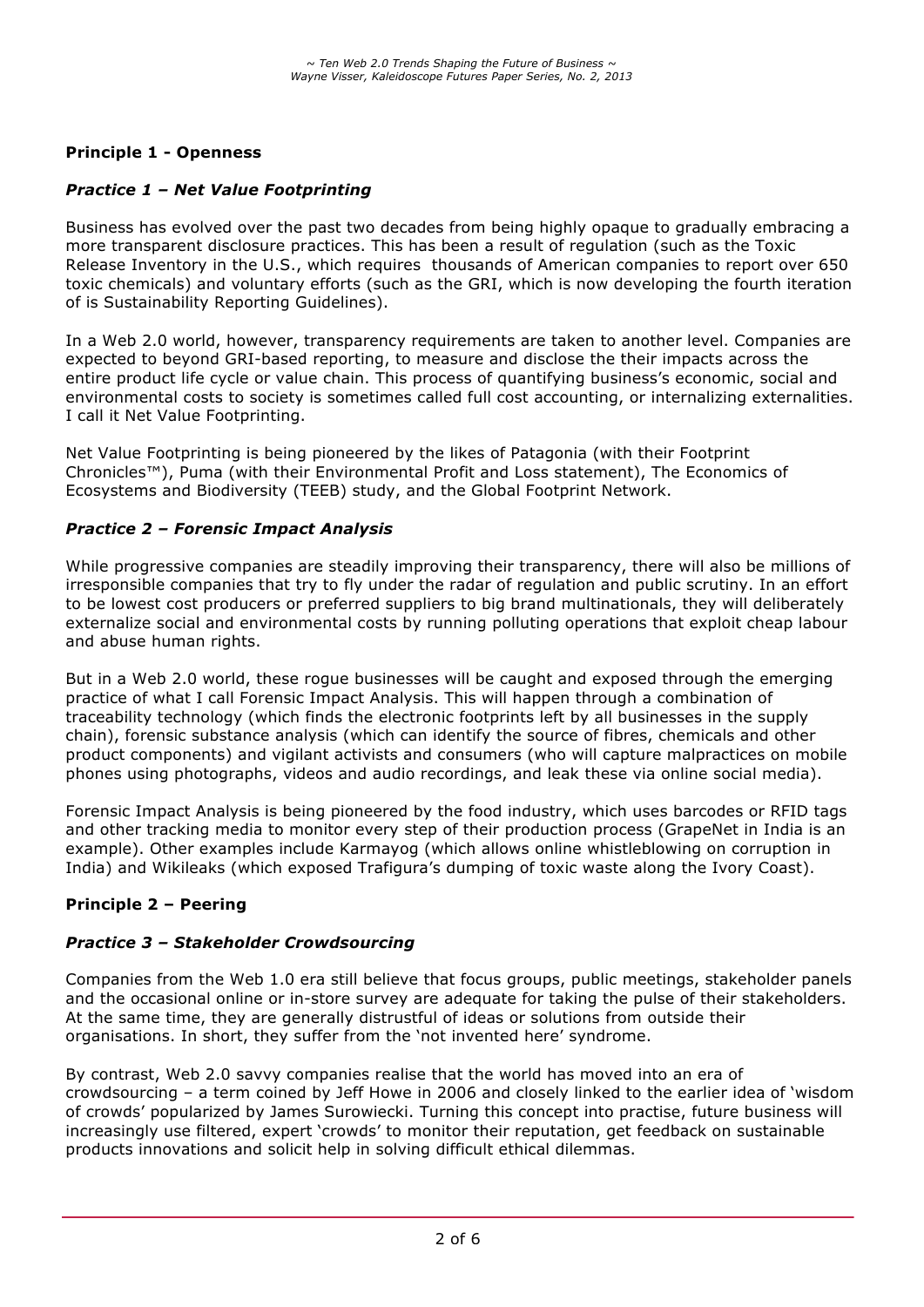Stakeholder Crowdsourcing is being pioneered by companies like Sony, through its two online campaigns, Open Planet Ideas and FutureScapes (to generate new sustainable technology ideas) and platforms like OpenEyeWorld, which General Electric has used to crowdsource feedback on its sustainability communications.

## *Practice 4 – Disruptive Partnerships*

Companies have had a decade to get used to the idea of cross-sector partnerships, which have been heavily promoted through the United Nations and given a boost through inclusion in the Millennium Development Goals and being spotlighted at the World Summit on Sustainable Development in Johannesburg in 2002.

In a Web 2.0 world, however, business is expected to get into more challenging partnerships – collaborations which disrupt the status quo. For example, Greenpeace very effectively used social media to campaign against Nestle's Kit-Kat brand, after finding an Indonesian supplier that was clearing tropical rainforest to grow palm oil. A year later, Greenpeace praised Nestle for their No Deforestation commitment through its challenging partnership with TFT, a sustainable forestry NGO.

Disruptive Partnerships are being pioneered by the likes of Rio Tinto (partnering with the World Conservation Union to reduce their biodiversity impacts), BASF (through their Strategic Alliance for the Fortification of Oil and Other Staple Foods partnership with GIZ), and Netherlands flooring company Desso (using their Circle of Architects creative forum).

# **Principle 3 - Sharing**

# *Practise 5 – Open-Sourcing*

One of the biggest changes in the society over the past 10 years has been the explosion of social media. But this revolution goes beyond sharing our holiday photos on Facebook or the microblogging the minutiae of our lives on Twitter. The more fundamental innovation is a shift in thinking and practice towards 'open-sourcing', which at its heart is about co-creation.

Let's look at an example from the pharmaceutical industry to illustrate the point. After a decade under siege – with Big Pharma being accused of overpricing their patented brands and blocking access to cheaper generic (and often life saving) drugs – GlaxoSmithKline (GSK)'s CEO Andrew Witty committed GSK to put any chemicals or processes over which it has intellectual property rights that are relevant to finding drugs for neglected diseases into a 'patent pool', so they can be explored by other researchers.

Other pioneering examples include the World Business Council for Sustainable Development's (WBCSD) Eco-Patent Commons and the Creative Commons' GreenXchange, both of which allow companies to share their intellectual property 'for the common good', especially on issues like waste, pollution, climate change and energy.

## *Practise 6 – Wiki-Ratings*

Another feature of Web 2.0 design is that it easily allows users to express an opinion on others' content – from the ubiquitous thumbs-up 'Like' feature on Facebook, to the fresh-red versus rottengreen tomato movie rating system on rottentomatoes.com.

Now, we are going beyond these simplistic approaches to dynamic, wiki-based platforms that allow the public to rate – and comment in detail – on the economic, governance, social and environmental performance of companies. One such innovative platform, where I serve on the advisory board, is Wikirate, developed by Philipp Hirche. Not only does Wikirate use a crowdsourcing approach to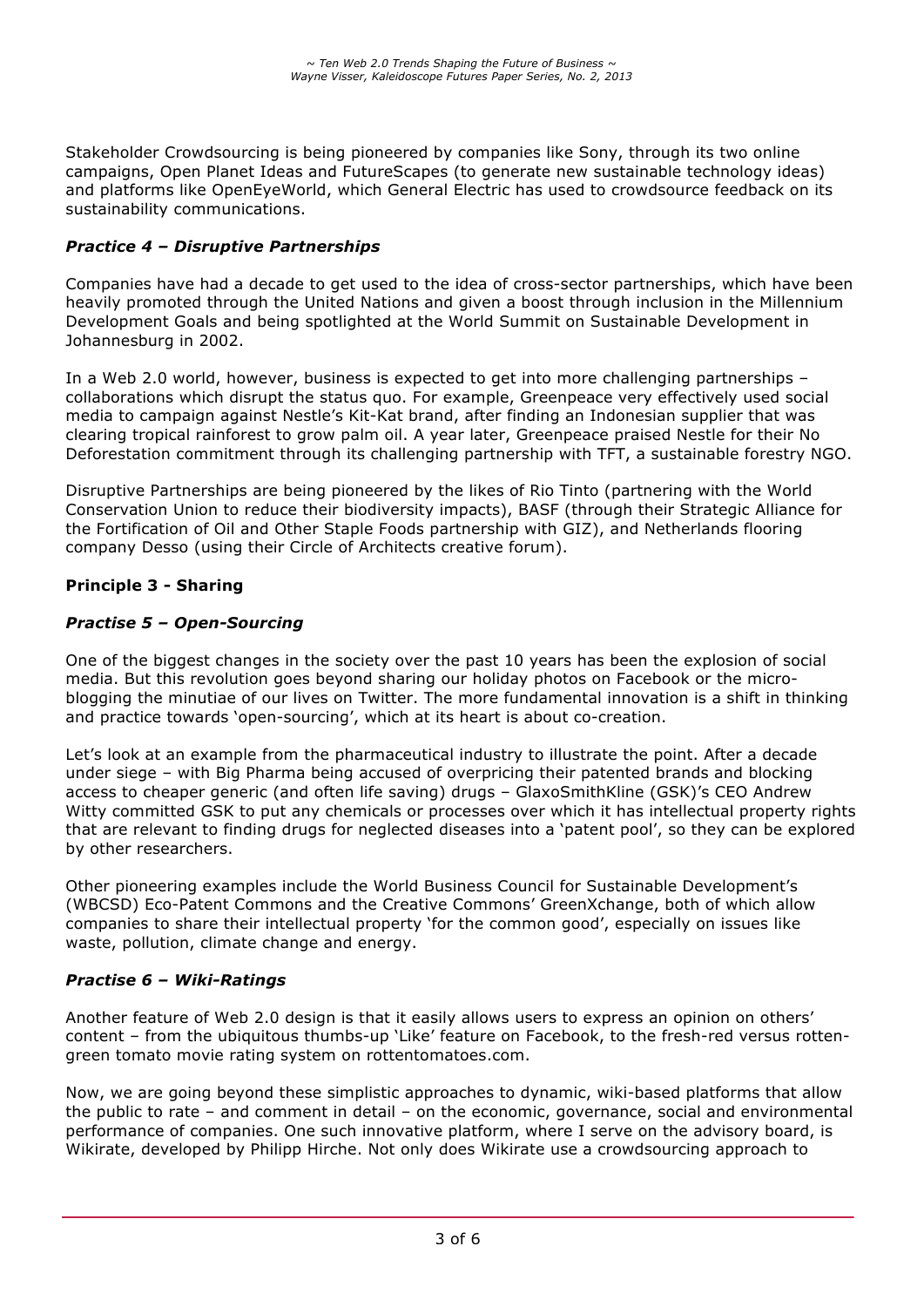ratings, but in much the same way as Wikipedia, it allows for real-time updating. Hence, an ethical infringement, or a sustainability innovation, will be reflected almost immediately in the company's wikirating.

Other pioneering examples in the ratings space are GoodGuide, WeGreen, Project Label and Scryve, although judging by SustainAbility's 'Rate the Raters' analysis, none of the 108 rating systems identified employ a methodology quite so democratic and transparent as Wikirate.

## **Principle 4 - Acting Globally**

## *Practise 7 – Prototyping*

Innovation has always used prototyping – i.e. designing a working sample of new products and services. The difference in a Web 2.0 world is that prototypes are launched early, as imperfect versions, to solicit rapid user feedback in a process often called 'beta-testing'.

One way to bring about such rapid, open-source prototyping is through competitions. Take the X-Prize, for example, which describes its mission as 'bringing about radical breakthroughs for the benefit of humanity' in five areas: education; global development; energy & environment; life sciences; and exploration. Through this platform, multimillion-dollar prizes are offered for innovative solutions in everything from 'progressive automotive' and 'oil cleanup' to 'health sensors' and 'diagnostic technologies'.

Another pioneering example is Virgin's \$25 million Earth Challenge, for 'a commercially viable design which results in the net removal of anthropogenic, atmospheric greenhouse gases so as to contribute materially to the stability of the Earth's climate system.'

## *Practise 8 – Smart Mobbing*

Web 2.0 technologies have spawned a new type of protest activity, called smart mobbing. This simply means using real-time media and sharing platforms – especially SMS texts and status updates (like tweets on Twitter) – to rapidly organise a crowd.

Examples include 'viral' text messaging in the Philippines that helped to oust former President Joseph Estrada in 2001 and the use of Twitter during the Arab Spring uprisings in 2011. Smart mobs can also co-ordinate virtual activity, such as when the 'hacktivist' group Anonymous encouraged its followers to launch cyber attacks against Visa, MasterCard, PayPal and other companies opposing Wikileaks in 2011. Similarly, Greenpeace encouraged smart mobbing following its 2010 campaign against Nestle's Kit-Kat brand. The campaign video was viewed by half a million people in 4 days, and unleashed a flood of angry comments on Nestle's Facebook page.

Smart mobbing can also be used positively, such as when 'Mission 4636' created an SMS text mapping emergency communications system after the 2010 Haiti earthquake. In future, companies and governments will increasingly need to anticipate and respond to activist smart mobs, as well as seeding their own.

## **Principle 5 - Mass customization**

## *Practise 9 – App Farming*

Despite some great new gadgets over the past few years – such as the iPad – the war of the computing giants has turned into a 'battle of apps'. Underlying this explosive trend, by April 2012, Apple claimed to have 615,000 apps and 43,000 iOS-based app developers, while Google had 430,000 apps and 10,000 Android-based app developers.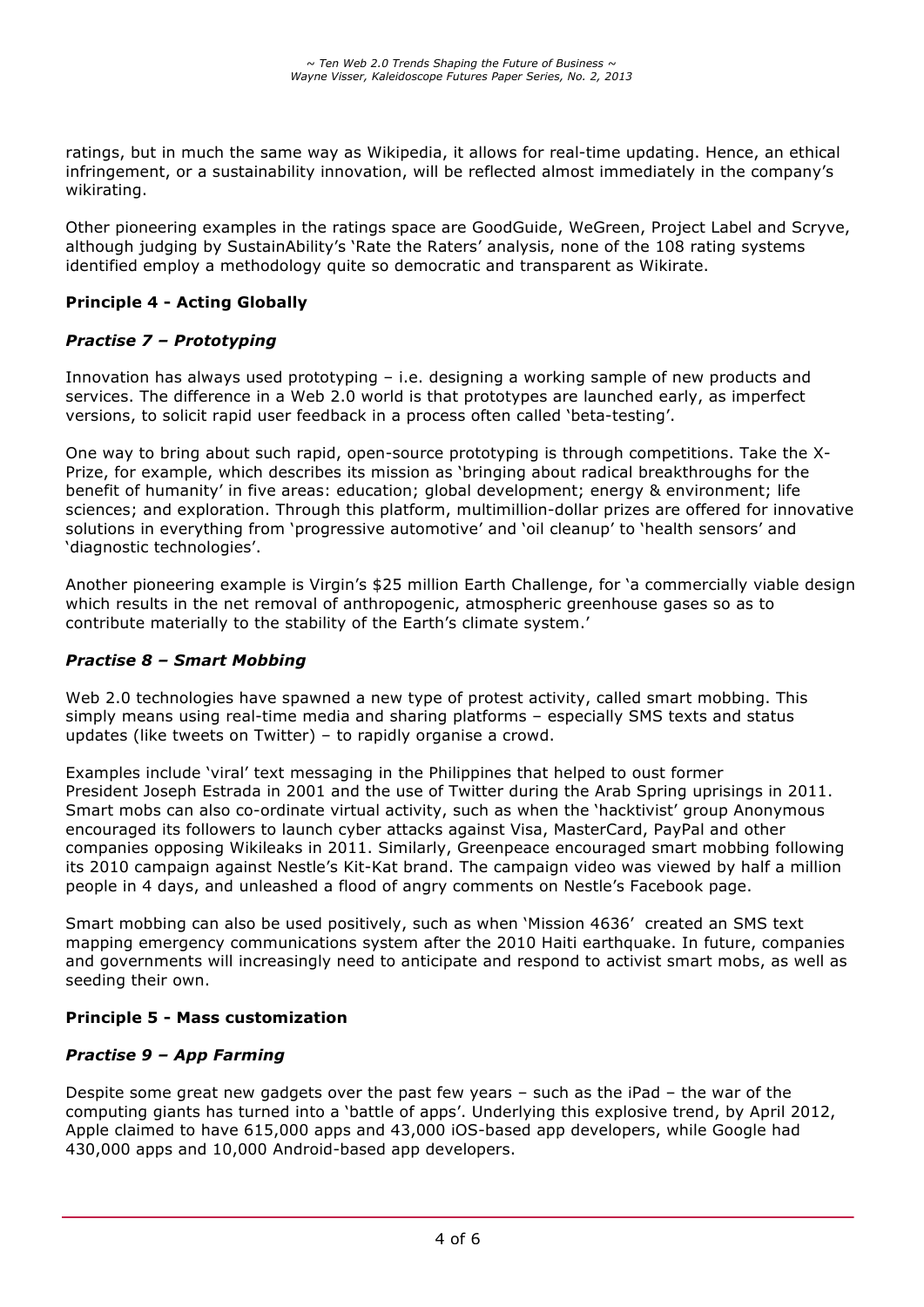Apps (software applications) are essentially neatly packaged, user-friendly online services, ranging from games (e.g. Angry Birds, Scrabble) and music (e.g. Spotify, Shazam) to education (e.g. NASA, Spelling Bee) and business (e.g. HBR Tips, EasyMoney 1.0). There is also a new generation of apps focused on social and environmental solutions. Google Play lists more than 400 sustainability-related apps. The most popular is BlaBlaCar, which connects drivers with empty seats with people looking for a ride, allowing users to post on, and search, the biggest European car sharing community.

Other popular apps in this genre include GoodGuide (for ethical shopping), carbon footprint calculators (Google Play lists five) and educational games like 'Sustainable me'. Hence, businesses of the future will be judged on whether they can seed and grow farms of apps that provide solutions to the world's most serious challenges.

# *Practise 10 – Plug-and-Play*

The final Web 2.0 savvy practise is to think in terms of 'plug-and-play' solutions. Essentially, this is a form of smart technology that detects its operating environment, installs whatever software is needed and is operational without any action by the user.

To take a simple example, rather than having to manually unplug or switch off household electrical devices to save energy, a plug-and-play device in the home automatically detects all idle devices and disables them remotely. Similar approaches apply to optimal energy-efficient heating and cooling of buildings (i.e. indoor climate regulation) and low-carbon driving, which automatically chooses the emission-minimizing acceleration and cruise speeds.

Plug-and-play also applies to our shopping preferences. In the future, we will have automatic product filters that match our personal preferences – whether it is for fairtrade, organic, beauty without cruelty, or health. When shopping online, we will only see products that match our personal criteria. Similarly, in-store we will be alerted to products that meet our standards – a process achieved through auto-scanning by our mobile devices of in-store barcodes and associated criterialinked product databases.

## **Conclusion**

The message is clear for business. Web 2.0 is not just about everybody being continuously online. Rather, it is about a business new mind-set that thinks in terms of the collective intelligence of its stakeholders, the co-creation of solutions to our global challenges, and the use of technology to achieve speed and scale in spreading innovation to those parts of the world that have the biggest and most urgent unmet needs.